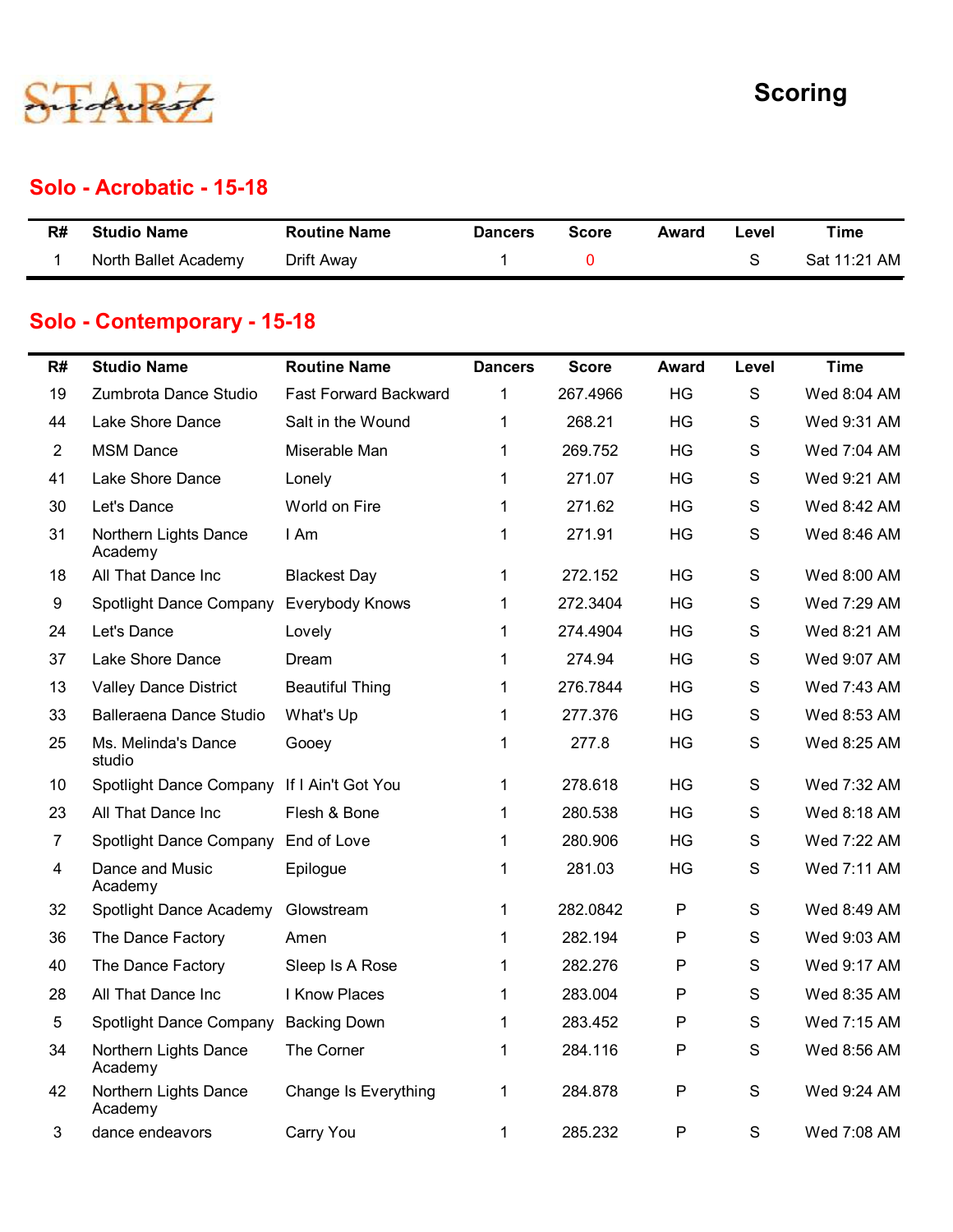

| 8  | <b>Almost Famous Dance</b><br>Studio      | Here Comes The Rain<br>Again | -1             | 288.313      | P            | S             | Wed 7:25 AM  |
|----|-------------------------------------------|------------------------------|----------------|--------------|--------------|---------------|--------------|
| 46 | Lake Shore Dance                          | Unknown to You               |                | 288.902      | P            | S             | Wed 9:38 AM  |
| 11 | <b>Valley Dance District</b>              | I Can't Love You             |                | 289.026      | P            | S             | Wed 7:36 AM  |
| 16 | <b>Valley Dance District</b>              | Dangerous                    |                | 289.158      | P            | S             | Wed 7:53 AM  |
| 14 | Zumbrota Dance Studio                     | Quiver a Little              |                | 289.674      | P            | S             | Wed 7:46 AM  |
| 47 | Dance Dynamics LLC                        | Hosea, Next Level            |                | 290.558      | P            | S             | Wed 12:46 PM |
| 35 | Brittany's School of Dance I Gave You All |                              |                | 290.805      | P            | ${\mathsf S}$ | Wed 9:00 AM  |
| 27 | Ms. Melinda's Dance<br>studio             | Pink Lemonade                |                | 290.81       | P            | ${\mathsf S}$ | Wed 8:32 AM  |
| 39 | Lake Shore Dance                          | I Won't Complain             |                | 291          | P            | ${\mathsf S}$ | Wed 9:14 AM  |
| 12 | Northern Lights Dance<br>Academy          | Cringe                       |                | 291.208      | P            | S             | Wed 7:39 AM  |
| 15 | Spotlight Dance Company Uninvited         |                              |                | 291.992      | P            | S             | Wed 7:50 AM  |
| 43 | The Dance Factory                         | <b>Small Things</b>          |                | 292.002      | P            | S             | Wed 9:28 AM  |
| 45 | Prestige Dance Studio                     | Forgive Me                   |                | 292.5186     | P            | S             | Wed 9:35 AM  |
| 17 | 2023 Dance Company                        | <b>Behind The Mask</b>       | -1             | 292.818      | P            | S             | Wed 7:57 AM  |
| 20 | Let's Dance                               | Clair De Lune                | 1              | 295.564      | P            | S             | Wed 8:07 AM  |
|    | <b>iolo - Hip Hop - 15-18</b>             |                              |                |              |              |               |              |
| R# | <b>Studio Name</b>                        | <b>Routine Name</b>          | <b>Dancers</b> | <b>Score</b> | <b>Award</b> | Level         | <b>Time</b>  |
| 49 | Northern Lights Dance<br>Academy          | Forever                      | 1              | 277.538      | HG           | ${\mathsf S}$ | Wed 9:49 AM  |
|    |                                           |                              |                |              |              |               |              |

### Solo - Hip Hop - 15-18

| R# | <b>Studio Name</b>                   | <b>Routine Name</b> | <b>Dancers</b> | <b>Score</b> | Award | Level        | Time        |
|----|--------------------------------------|---------------------|----------------|--------------|-------|--------------|-------------|
| 49 | Northern Lights Dance<br>Academy     | Forever             |                | 277 538      | НG    | -S           | Wed 9:49 AM |
| 48 | Spotlight Dance Academy My Own Thing |                     |                | 291.498      | Þ     | <sub>S</sub> | Wed 9:47 AM |

#### Solo - Jazz - 15-18

| 45       | Prestige Dance Studio                              | Forgive Me                              | 1                             | 292.5186             | P     | S             | Wed 9:35 AM                 |
|----------|----------------------------------------------------|-----------------------------------------|-------------------------------|----------------------|-------|---------------|-----------------------------|
| 17       | 2023 Dance Company                                 | <b>Behind The Mask</b>                  | 1                             | 292.818              | P     | S             | Wed 7:57 AM                 |
| 20       | Let's Dance                                        | Clair De Lune                           |                               | 295.564              | P     | S             | Wed 8:07 AM                 |
|          |                                                    |                                         |                               |                      |       |               |                             |
|          | <b>Solo - Hip Hop - 15-18</b>                      |                                         |                               |                      |       |               |                             |
| R#       | <b>Studio Name</b>                                 | <b>Routine Name</b>                     | <b>Dancers</b>                | <b>Score</b>         | Award | Level         | <b>Time</b>                 |
| 49       | Northern Lights Dance                              | Forever                                 |                               | 277.538              | HG    | ${\mathsf S}$ | Wed 9:49 AM                 |
|          | Academy                                            |                                         |                               |                      |       |               |                             |
| 48       | Spotlight Dance Academy My Own Thing               |                                         | $\mathbf 1$                   | 291.498              | P     | S             | Wed 9:47 AM                 |
|          | Solo - Jazz - 15-18                                |                                         |                               |                      |       |               |                             |
| R#       | <b>Studio Name</b>                                 | <b>Routine Name</b><br>Momma Knows Best | <b>Dancers</b><br>$\mathbf 1$ | <b>Score</b>         | Award | Level         | <b>Time</b>                 |
| 65<br>52 | <b>Star Seekers Production</b><br><b>MSM Dance</b> | Trouble                                 | 1                             | Scratched<br>271.324 | HG    | S<br>S        | Wed 10:45 AM<br>Wed 9:59 AM |
| 56       | Zumbrota Dance Studio                              | Les Yeux Noirs                          | $\mathbf 1$                   | 271.56               | HG    | S             | Wed 10:13 AM                |
|          |                                                    |                                         |                               |                      |       |               |                             |
|          |                                                    |                                         |                               |                      |       |               |                             |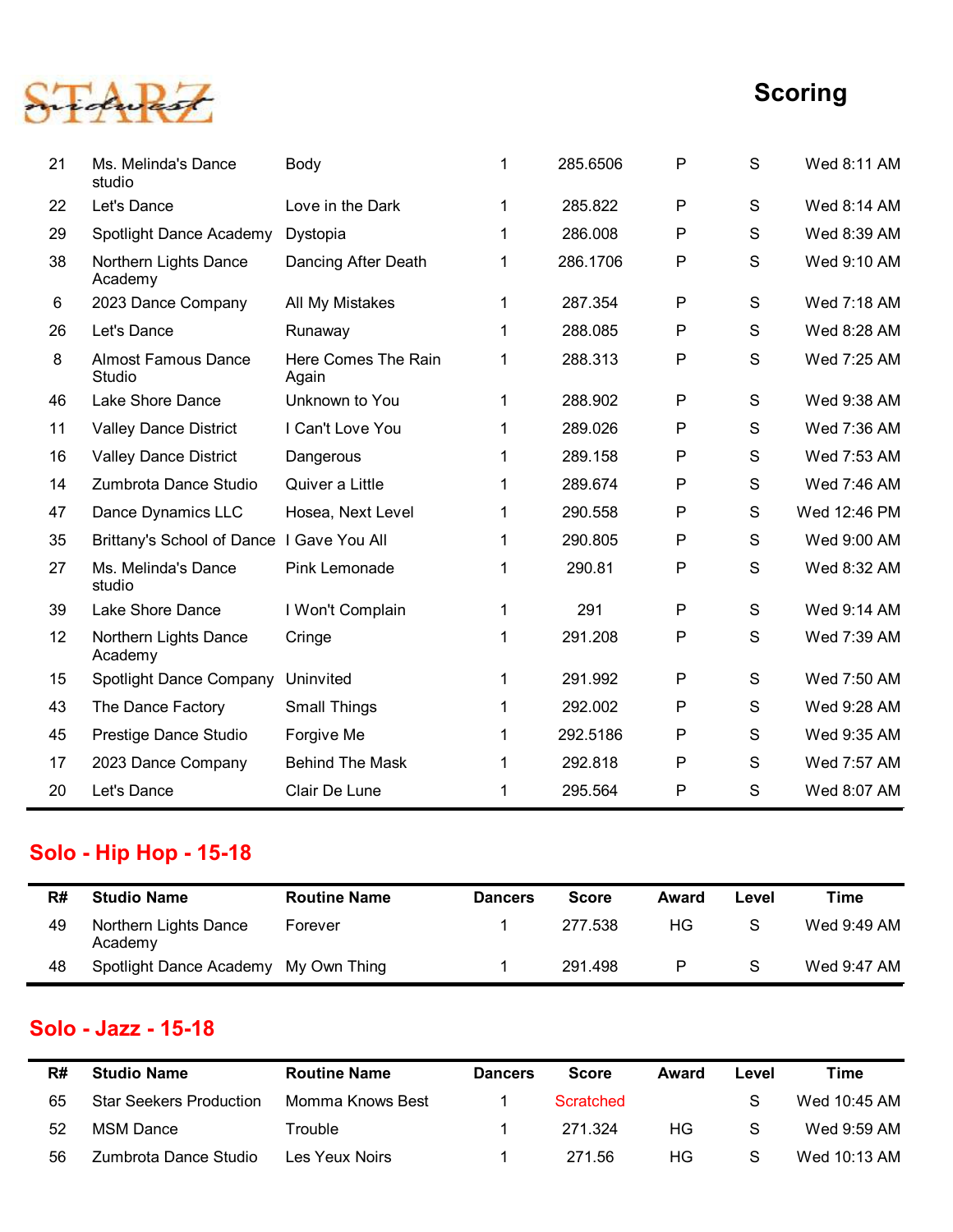

|    |                                      |                            |              |          |              |   | <b>Scoring</b> |
|----|--------------------------------------|----------------------------|--------------|----------|--------------|---|----------------|
| 63 | Zumbrota Dance Studio                | Turn the Beat Around       | $\mathbf{1}$ | 273.506  | HG           | S | Wed 10:38 AM   |
| 85 | The Dance Factory                    | She Bangs                  | $\mathbf 1$  | 274.0362 | HG           | S | Wed 11:55 AM   |
| 72 | Let's Dance                          | Yonce                      | $\mathbf 1$  | 275.282  | HG           | S | Wed 11:09 AM   |
| 78 | Northern Lights Dance<br>Academy     | <b>Burned By The Flame</b> | $\mathbf{1}$ | 276.974  | HG           | S | Wed 11:30 AM   |
| 79 | The Dance Factory                    | <b>Black And Gold</b>      | $\mathbf{1}$ | 278.472  | <b>HG</b>    | S | Wed 11:34 AM   |
| 55 | dance endeavors                      | <b>Feeling Good</b>        | $\mathbf{1}$ | 279.432  | HG           | S | Wed 10:10 AM   |
| 83 | The Dance Factory                    | Lady Marmalade             | $\mathbf{1}$ | 281.252  | <b>HG</b>    | S | Wed 11:48 AM   |
| 67 | Balleraena Dance Studio              | Dangerous                  | $\mathbf 1$  | 282.648  | P            | S | Wed 10:52 AM   |
| 76 | Northern Lights Dance<br>Academy     | Stammer                    | $\mathbf{1}$ | 283.506  | P            | S | Wed 11:23 AM   |
| 61 | Zumbrota Dance Studio                | Raspberry Beret            |              | 284.794  | P            | S | Wed 10:31 AM   |
| 82 | Northern Lights Dance<br>Academy     | Koladi                     | $\mathbf{1}$ | 284.9    | P            | S | Wed 11:44 AM   |
| 75 | Balleraena Dance Studio              | Raining Men                | $\mathbf{1}$ | 284.97   | $\mathsf{P}$ | S | Wed 11:20 AM   |
| 84 | Northern Lights Dance<br>Academy     | Funky Town                 | $\mathbf{1}$ | 285.52   | $\sf P$      | S | Wed 11:51 AM   |
| 54 | Spotlight Dance Company              | Dirty Diana                | $\mathbf 1$  | 285.712  | $\sf P$      | S | Wed 10:06 AM   |
| 62 | <b>Almost Famous Dance</b><br>Studio | Rhiannon                   | 1            | 286.642  | P            | S | Wed 10:34 AM   |
| 59 | <b>Almost Famous Dance</b><br>Studio | Dirty Diana                | $\mathbf{1}$ | 287.395  | $\sf P$      | S | Wed 10:24 AM   |
| 58 | 2023 Dance Company                   | I Gotcha                   | $\mathbf 1$  | 287.454  | $\mathsf{P}$ | S | Wed 10:20 AM   |
| 50 | Arena Dance Academy                  | Come Together              | 1            | 288.168  | $\sf P$      | S | Wed 9:52 AM    |
| 69 | Spotlight Dance Academy              | <b>Beautiful People</b>    | 1            | 288.1846 | $\mathsf{P}$ | S | Wed 10:59 AM   |
| 71 | Spotlight Dance Academy              | Dangerous                  | 1            | 288.24   | $\sf P$      | S | Wed 11:06 AM   |
| 57 | Spotlight Dance Company Post That    |                            | 1            | 288.822  | P            | S | Wed 10:17 AM   |
| 64 | Let's Dance                          | I Put a Spell On You       | 1            | 289.1986 | P            | S | Wed 10:41 AM   |
| 66 | Let's Dance                          | Rolling in the Deep        | $\mathbf{1}$ | 289.222  | $\sf P$      | S | Wed 10:48 AM   |
| 73 | Northern Lights Dance<br>Academy     | Scream & Shout             | $\mathbf{1}$ | 289.442  | $\sf P$      | S | Wed 11:13 AM   |
| 74 | Spotlight Dance Academy              | <b>Like This</b>           | $\mathbf{1}$ | 290.64   | ${\sf P}$    | S | Wed 11:16 AM   |
| 77 | Lake Shore Dance                     | <b>Too Many Questions</b>  | $\mathbf{1}$ | 290.882  | P            | S | Wed 11:27 AM   |
| 81 | The Dance Factory                    | Feelin' Good               | $\mathbf{1}$ | 292.094  | $\mathsf{P}$ | S | Wed 11:41 AM   |
| 60 | Let's Dance                          | How Do I Look              | $\mathbf 1$  | 292.322  | P            | S | Wed 10:27 AM   |
| 51 | Spotlight Dance Company              | <b>Born Ready</b>          | 1            | 292.8808 | $\mathsf{P}$ | S | Wed 9:56 AM    |
| 80 | Northern Lights Dance<br>Academy     | Grimey                     | 1            | 293.774  | P            | S | Wed 11:37 AM   |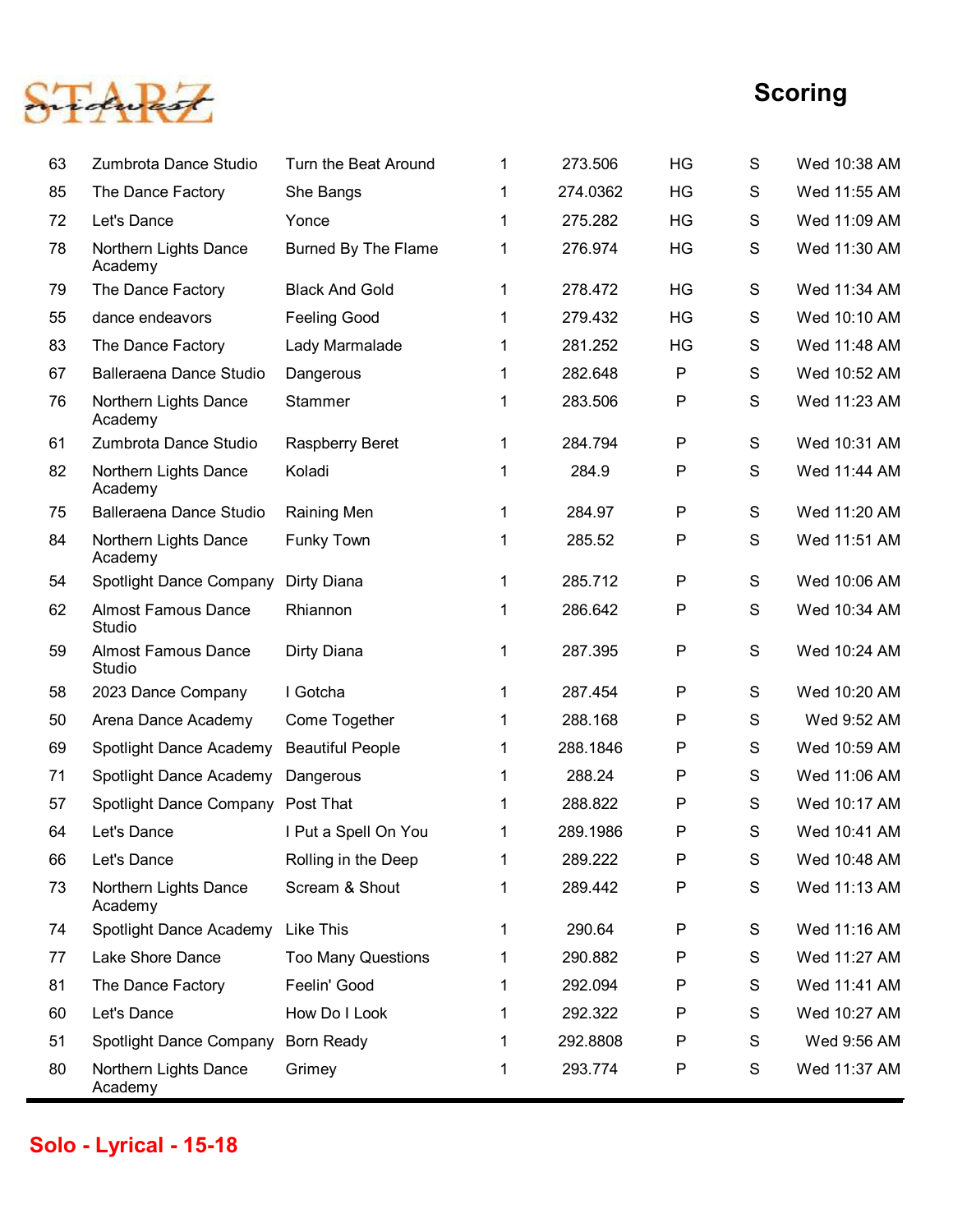

|     |                                             |                      |                |                  |              |               | <b>Scoring</b> |
|-----|---------------------------------------------|----------------------|----------------|------------------|--------------|---------------|----------------|
| R#  | <b>Studio Name</b>                          | <b>Routine Name</b>  | <b>Dancers</b> | <b>Score</b>     | Award        | Level         | <b>Time</b>    |
| 110 | Zumbrota Dance Studio                       | Supernova            | 1              | <b>Scratched</b> |              | ${\mathsf S}$ | Wed 2:12 PM    |
| 130 | Ms. Melinda's Dance<br>studio               | Yours                |                | <b>Scratched</b> |              | S             | Wed 3:22 PM    |
| 95  | <b>Valley Dance District</b>                | Finally              |                | $\mathbf 0$      |              | ${\mathsf S}$ | Wed 1:20 PM    |
| 100 | All That Dance Inc                          | Another Love         |                | 270.69           | <b>HG</b>    | $\mathsf{S}$  | Wed 1:37 PM    |
| 117 | Infinity Dance Center LLC                   | Jealous              |                | 272.93           | <b>HG</b>    | S             | Wed 2:37 PM    |
| 108 | Zumbrota Dance Studio                       | Like Real People Do  |                | 273.048          | <b>HG</b>    | S             | Wed 2:05 PM    |
| 125 | Balleraena Dance Studio                     | Maybe It Was Me      |                | 273.7626         | <b>HG</b>    | S             | Wed 3:05 PM    |
| 141 | Let's Dance                                 | <b>Chasing Cars</b>  |                | 274.41           | <b>HG</b>    | $\mathbf S$   | Wed 4:01 PM    |
| 129 | Northern Lights Dance<br>Academy            | <b>Breathe Again</b> |                | 275.231          | <b>HG</b>    | S             | Wed 3:19 PM    |
| 113 | Let's Dance                                 | Don't Give Up on Me  | 1              | 275.498          | HG           | S             | Wed 2:23 PM    |
| 98  | Spotlight Dance Company                     | Solitary             |                | 276.016          | HG           | S             | Wed 1:30 PM    |
| 123 | Ms. Melinda's Dance<br>studio               | <b>Getting Older</b> |                | 278.172          | HG           | S             | Wed 2:58 PM    |
| 133 | The Dance Factory                           | Rise                 |                | 278.52           | HG           | S             | Wed 3:33 PM    |
| 86  | dance endeavors                             | Pteryla              |                | 278.599          | HG           | $\mathsf{S}$  | Wed 12:48 PM   |
| 90  | Spotlight Dance Company                     | Blackout             |                | 278.822          | HG           | S             | Wed 1:02 PM    |
| 92  | Spotlight Dance Company Girl                |                      |                | 280.048          | HG           | S             | Wed 1:09 PM    |
| 126 | Ms. Melinda's Dance<br>studio               | Prom Queen           |                | 282.5412         | P            | $\mathsf{S}$  | Wed 3:08 PM    |
| 107 | Dance Dynamics LLC                          | Oceans Away          | 1              | 282.886          | P            | S             | Wed 2:02 PM    |
| 96  | Spotlight Dance Company                     | Missed               |                | 282.902          | P            | S             | Wed 1:23 PM    |
| 119 | Ms. Melinda's Dance<br>studio               | Cherry Wine          |                | 283.932          | P            | $\mathsf{S}$  | Wed 2:44 PM    |
| 89  | dance endeavors                             | Break My Heart Again | $\mathbf 1$    | 284.041          | P            | S             | Wed 12:59 PM   |
| 114 | <b>Veracity Dance Project</b>               | Is That Alright      |                | 284.278          | P            | S             | Wed 2:26 PM    |
| 104 | Zumbrota Dance Studio                       | Derniere Danse       |                | 284.408          | P            | S             | Wed 1:51 PM    |
| 111 | Let's Dance                                 | <b>Burn</b>          |                | 285.466          | P            | S             | Wed 2:16 PM    |
| 121 | Spotlight Dance Academy A Million Years Ago |                      |                | 285.826          | P            | S             | Wed 2:51 PM    |
| 115 | Northwoods School of<br>Dance               | Blackout             |                | 285.962          | P            | S             | Wed 2:30 PM    |
| 94  | Spotlight Dance Company Love in the Dark    |                      |                | 286.01           | P            | S             | Wed 1:16 PM    |
| 101 | <b>Almost Famous Dance</b><br>Studio        | Half a man           |                | 286.153          | P            | $\mathsf{S}$  | Wed 1:41 PM    |
| 91  | 2023 Dance Company                          | Gravity              |                | 286.7326         | P            | S             | Wed 1:06 PM    |
| 88  | Spotlight Dance Company Beautiful Lies      |                      |                | 287.25           | P            | $\mathsf S$   | Wed 12:55 PM   |
| 112 | Zumbrota Dance Studio                       | Wonderful            |                | 289.344          | P            | S             | Wed 2:19 PM    |
|     | 124 Let's Dance                             | Turn Your Face       |                | 289.488          | $\mathsf{P}$ | S             | Wed 3:01 PM    |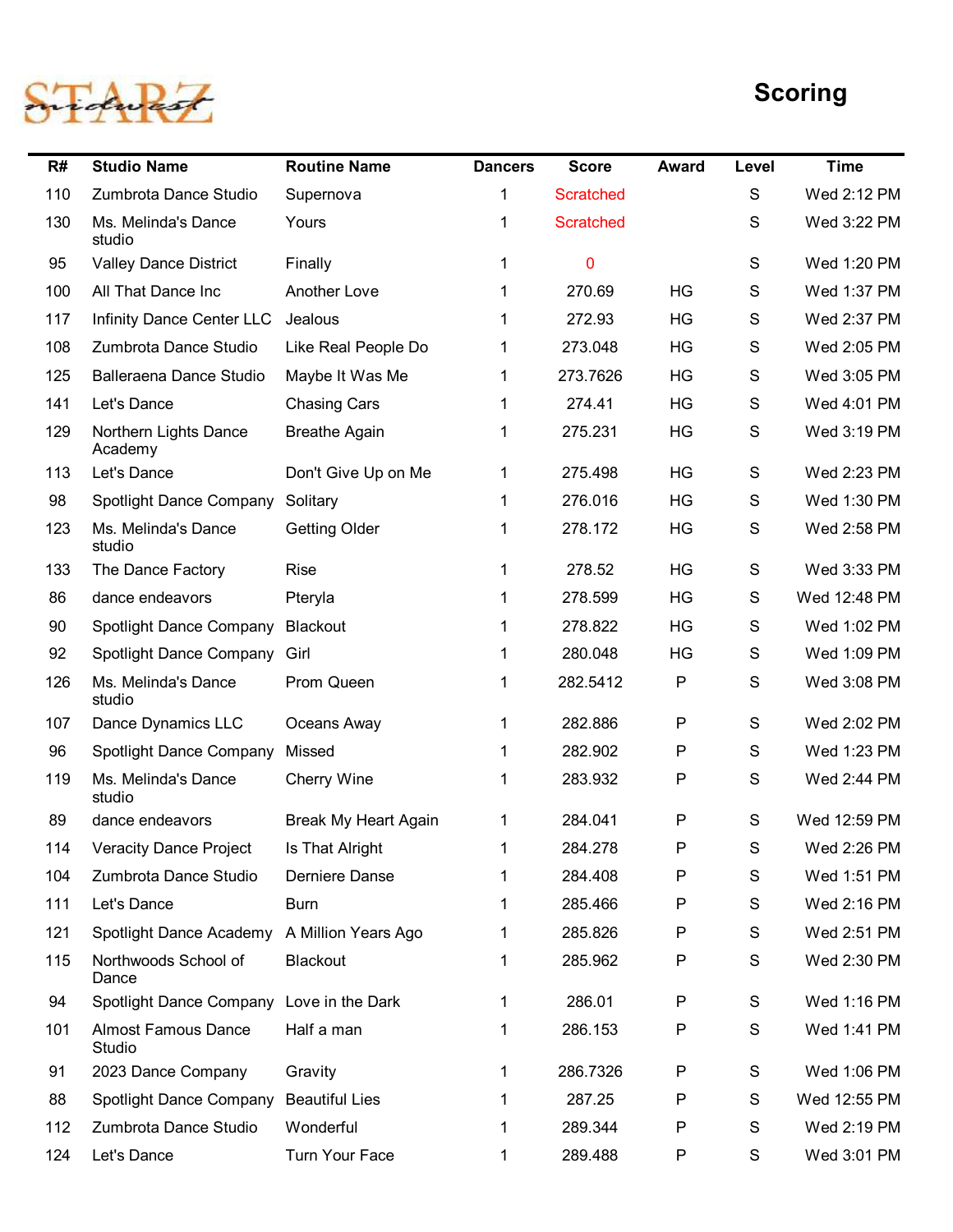

|     |                                          |                                |                |              |              |               | <b>Scoring</b> |
|-----|------------------------------------------|--------------------------------|----------------|--------------|--------------|---------------|----------------|
|     |                                          |                                |                |              |              |               |                |
| 93  | <b>Almost Famous Dance</b><br>Studio     | <b>Blank Paige</b>             | 1              | 289.5076     | P            | ${\mathsf S}$ | Wed 1:13 PM    |
| 106 | Zumbrota Dance Studio                    | Faithfully                     | 1              | 289.5982     | P            | S             | Wed 1:58 PM    |
| 99  | <b>Almost Famous Dance</b><br>Studio     | Grow as we go                  | 1              | 289.849      | P            | $\mathsf S$   | Wed 1:34 PM    |
| 132 | Lake Shore Dance                         | Then You Look At Me            | 1              | 290.416      | P            | S             | Wed 3:29 PM    |
| 118 | Let's Dance                              | Never Enough                   | 1              | 290.696      | P            | S             | Wed 2:40 PM    |
| 102 | Zumbrota Dance Studio                    | Closure                        | 1              | 291.138      | P            | S             | Wed 1:44 PM    |
| 131 | The Dance Factory                        | Open Arms                      | 1              | 291.521      | P            | S             | Wed 3:26 PM    |
| 87  | Arena Dance Academy                      | I Did it All                   | 1              | 292.312      | P            | S             | Wed 12:52 PM   |
| 116 | Let's Dance                              | I Don't Think About You        | 1              | 292.758      | P            | S             | Wed 2:33 PM    |
| 103 | <b>Almost Famous Dance</b><br>Studio     | In Case You Don't Live         | 1              | 292.793      | P            | S             | Wed 1:48 PM    |
| 122 | Let's Dance                              | Secret Love Song               | 1              | 293.398      | $\mathsf{P}$ | S             | Wed 2:54 PM    |
| 97  | <b>Almost Famous Dance</b><br>Studio     | Conversations in the<br>Dark   | -1             | 294.523      | $\mathsf{P}$ | ${\mathsf S}$ | Wed 1:27 PM    |
| 128 | Ms. Melinda's Dance<br>studio            | You are the Reason             | $\mathbf{1}$   | 294.57       | P            | S             | Wed 3:15 PM    |
| 105 | <b>Veracity Dance Project</b>            | Adagio                         | $\mathbf 1$    | 296.8944     | $\mathsf{P}$ | ${\mathsf S}$ | Wed 1:55 PM    |
| 120 | Let's Dance                              | One Moment in Time             | $\mathbf{1}$   | 297.0434     | $\mathsf{P}$ | S             | Wed 2:47 PM    |
| 109 | Veracity Dance Project                   | Fragmented                     | 1              | 298.068      | P            | S             | Wed 2:09 PM    |
|     |                                          |                                |                |              |              |               |                |
|     | <b>Solo - Musical Show - 15-18</b>       |                                |                |              |              |               |                |
| R#  | <b>Studio Name</b>                       | <b>Routine Name</b>            | <b>Dancers</b> | <b>Score</b> | <b>Award</b> | Level         | <b>Time</b>    |
| 142 | Lake Shore Dance                         | We Both Reached For<br>The Gun | -1             | 279.9446     | HG           | ${\mathsf S}$ | Wed 4:04 PM    |
| 140 | Lake Shore Dance                         | Stupid In Love                 | 1              | 280.068      | HG           | S             | Wed 3:57 PM    |
| 135 | Spotlight Dance Company                  | Bring on the Men               | 1              | 283.45       | P            | S             | Wed 3:40 PM    |
| 138 | Zumbrota Dance Studio                    | Charlie                        | 1              | 284.7622     | P            | S             | Wed 3:50 PM    |
| 136 | <b>Almost Famous Dance</b><br>Studio     | 100 Ways to lose a man         | $\mathbf 1$    | 287.068      | P            | ${\mathsf S}$ | Wed 3:43 PM    |
|     | Infinity Dance Center LLC My Party Dress |                                |                | 287.088      | P            | S.            | Wed 3:54 PM    |

#### Solo - Musical Show - 15-18

|     | Let's Dance                          | Secret Love Song               | -1             | 293.398      | $\mathsf{P}$ | S             | Wed 2:54 PM |
|-----|--------------------------------------|--------------------------------|----------------|--------------|--------------|---------------|-------------|
| 97  | <b>Almost Famous Dance</b><br>Studio | Conversations in the<br>Dark   | 1              | 294.523      | P            | S             | Wed 1:27 PM |
| 128 | Ms. Melinda's Dance<br>studio        | You are the Reason             | 1              | 294.57       | $\mathsf{P}$ | S             | Wed 3:15 PM |
| 105 | <b>Veracity Dance Project</b>        | Adagio                         |                | 296.8944     | P            | S             | Wed 1:55 PM |
| 120 | Let's Dance                          | One Moment in Time             |                | 297.0434     | P            | $\mathsf{S}$  | Wed 2:47 PM |
| 109 | <b>Veracity Dance Project</b>        | Fragmented                     |                | 298.068      | P            | S             | Wed 2:09 PM |
|     | <b>Solo - Musical Show - 15-18</b>   |                                |                |              |              |               |             |
| R#  | <b>Studio Name</b>                   | <b>Routine Name</b>            | <b>Dancers</b> | <b>Score</b> | Award        | Level         | <b>Time</b> |
|     |                                      |                                |                |              |              |               |             |
| 142 | Lake Shore Dance                     | We Both Reached For<br>The Gun | 1              | 279.9446     | HG           | ${\mathsf S}$ | Wed 4:04 PM |
| 140 | Lake Shore Dance                     | Stupid In Love                 |                | 280.068      | HG           | S             | Wed 3:57 PM |
| 135 | Spotlight Dance Company              | Bring on the Men               |                | 283.45       | P            | S             | Wed 3:40 PM |
| 138 | Zumbrota Dance Studio                | Charlie                        |                | 284.7622     | $\mathsf{P}$ | S             | Wed 3:50 PM |
| 136 | <b>Almost Famous Dance</b><br>Studio | 100 Ways to lose a man         |                | 287.068      | $\mathsf{P}$ | S             | Wed 3:43 PM |
| 139 | Infinity Dance Center LLC            | My Party Dress                 |                | 287.088      | P            | S             | Wed 3:54 PM |
| 137 | Let's Dance                          | Never Getting Rid of Me        |                | 289.0088     | P            | S             | Wed 3:47 PM |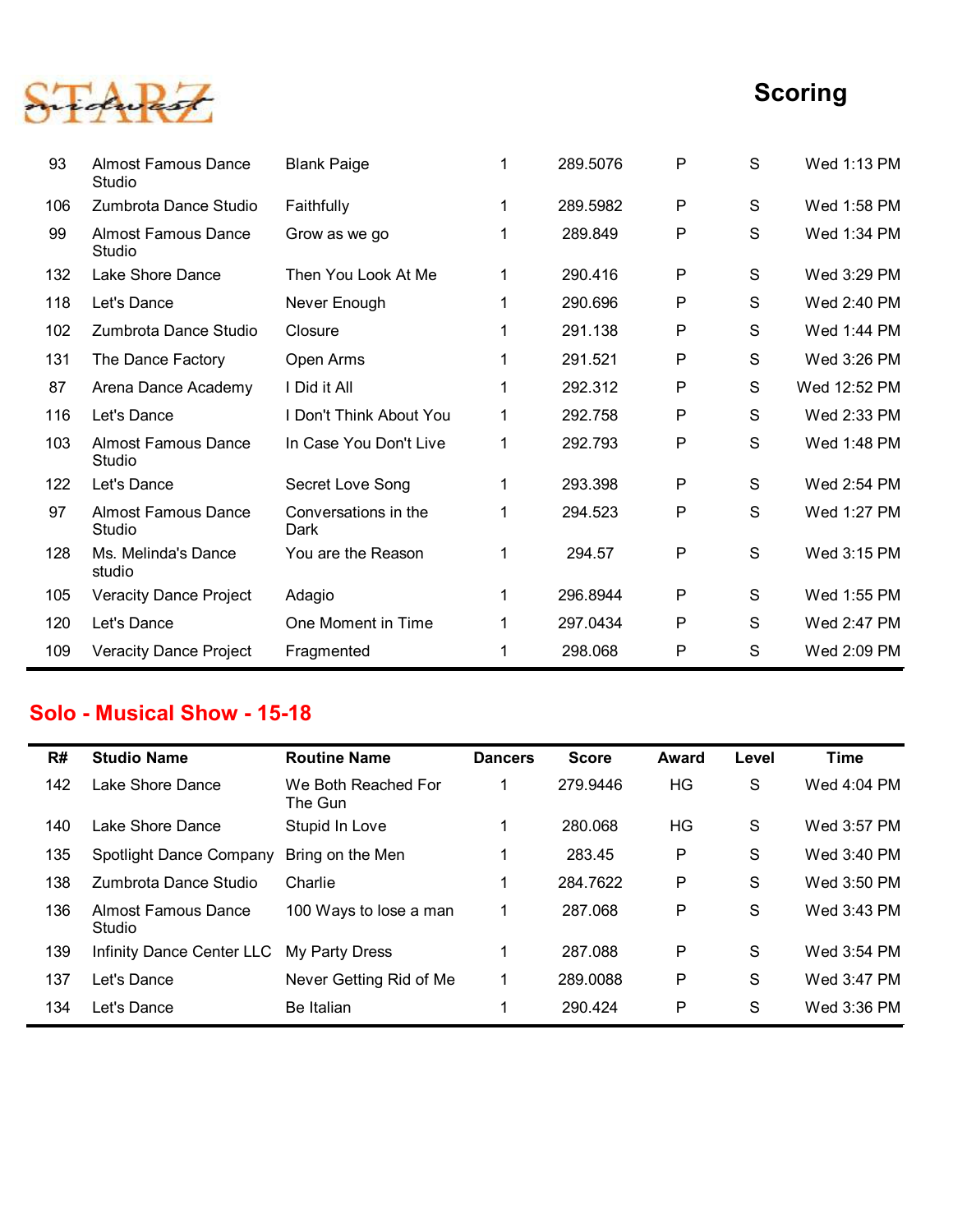

### Solo - Open - 15-18

|     |                                        |                          |                |              |              |       | <b>Scoring</b> |
|-----|----------------------------------------|--------------------------|----------------|--------------|--------------|-------|----------------|
|     | Solo - Open - 15-18                    |                          |                |              |              |       |                |
| R#  | <b>Studio Name</b>                     | <b>Routine Name</b>      | <b>Dancers</b> | <b>Score</b> | <b>Award</b> | Level | <b>Time</b>    |
| 158 | Lake Shore Dance                       | <b>TrusT</b>             | 1              | 272.716      | HG           | S     | Wed 5:00 PM    |
| 70  | Let's Dance                            | Toxic                    | 1              | 275.878      | HG           | S     | Wed 4:05 PM    |
| 127 | Let's Dance                            | Young and Beautiful      | 1              | 277.052      | HG           | S     | Wed 4:06 PM    |
| 156 | Lake Shore Dance                       | OK                       | $\mathbf 1$    | 280.692      | HG           | S     | Wed 4:53 PM    |
| 145 | Zumbrota Dance Studio                  | I Feel Like I'm Drowning | $\mathbf{1}$   | 280.9644     | HG           | S     | Wed 4:15 PM    |
| 149 | Lake Shore Dance                       | Fade                     | 1              | 281.488      | HG           | S     | Wed 4:29 PM    |
| 157 | Northern Lights Dance<br>Academy       | Existence                | 1              | 281.734      | HG           | S     | Wed 4:57 PM    |
| 151 | Northern Lights Dance<br>Academy       | Die Trying               | 1              | 284.31       | P            | S     | Wed 4:36 PM    |
| 146 | Spotlight Dance Company Heart's a Mess |                          |                | 284.678      | P            | S     | Wed 4:18 PM    |
| 143 | Spotlight Dance Company                | Alternate World          |                | 286.848      | P            | S     | Wed 4:08 PM    |
| 153 | Lake Shore Dance                       | Lights                   |                | 288.2074     | P            | S     | Wed 4:43 PM    |
| 148 | Zumbrota Dance Studio                  | The Seed                 |                | 288.832      | P            | S     | Wed 4:25 PM    |
| 218 | Let's Dance                            | Haunted                  | 1              | 290.199      | P            | S     | Wed 4:40 PM    |
| 147 | <b>Almost Famous Dance</b><br>Studio   | <b>Skin and Bones</b>    |                | 291.709      | P            | S     | Wed 4:22 PM    |
| 144 | 2023 Dance Company                     | <b>ICON</b>              | $\mathbf{1}$   | 291.958      | P            | S     | Wed 4:11 PM    |
| 154 | Ms. Melinda's Dance<br>studio          | Honey Bee                | 1              | 294.698      | P            | S     | Wed 4:46 PM    |
| 155 | Prestige Dance Studio                  | Joanne                   |                | 294.822      | P            | S     | Wed 4:50 PM    |
| 150 | <b>Veracity Dance Project</b>          | Girlfriend               |                | 296.494      | P            | S     | Wed 4:32 PM    |
| 152 | Let's Dance                            | Elephants                |                | 296.7928     | P            | S     | Wed 4:39 PM    |

#### Solo - Pointe - 15-18

| 147 | <b>Almost Famous Dance</b><br>Studio | Skin and Bones       | $\overline{1}$ | 291.709      | P     | S     | Wed 4:22 PM |
|-----|--------------------------------------|----------------------|----------------|--------------|-------|-------|-------------|
| 144 | 2023 Dance Company                   | <b>ICON</b>          |                | 291.958      | P     | S     | Wed 4:11 PM |
| 154 | Ms. Melinda's Dance<br>studio        | Honey Bee            |                | 294.698      | P     | S     | Wed 4:46 PM |
| 155 | Prestige Dance Studio                | Joanne               |                | 294.822      | P     | S     | Wed 4:50 PM |
| 150 | <b>Veracity Dance Project</b>        | Girlfriend           |                | 296.494      | P     | S     | Wed 4:32 PM |
| 152 | Let's Dance                          | Elephants            |                | 296.7928     | P     | S     | Wed 4:39 PM |
|     | <b>Solo - Pointe - 15-18</b>         |                      |                |              |       |       |             |
|     |                                      |                      |                |              |       |       |             |
|     |                                      |                      |                |              |       |       |             |
| R#  | <b>Studio Name</b>                   | <b>Routine Name</b>  | <b>Dancers</b> | <b>Score</b> | Award | Level | <b>Time</b> |
| 159 | Lake Shore Dance                     | Giovedi              |                | 269.36       | HG    | S     | Wed 5:04 PM |
| 164 | Lake Shore Dance                     | Swahilda's Variation |                | 279.704      | HG    | S     | Wed 5:21 PM |
| 160 | North Ballet Academy                 | La Bayadere          |                | 283.082      | P     | S     | Wed 5:07 PM |
| 162 | Lake Shore Dance                     | Paquita Variation    |                | 285.678      | P     | S     | Wed 5:14 PM |
| 161 | Let's Dance                          | Untold               |                | 288.11       | P     | S     | Wed 5:11 PM |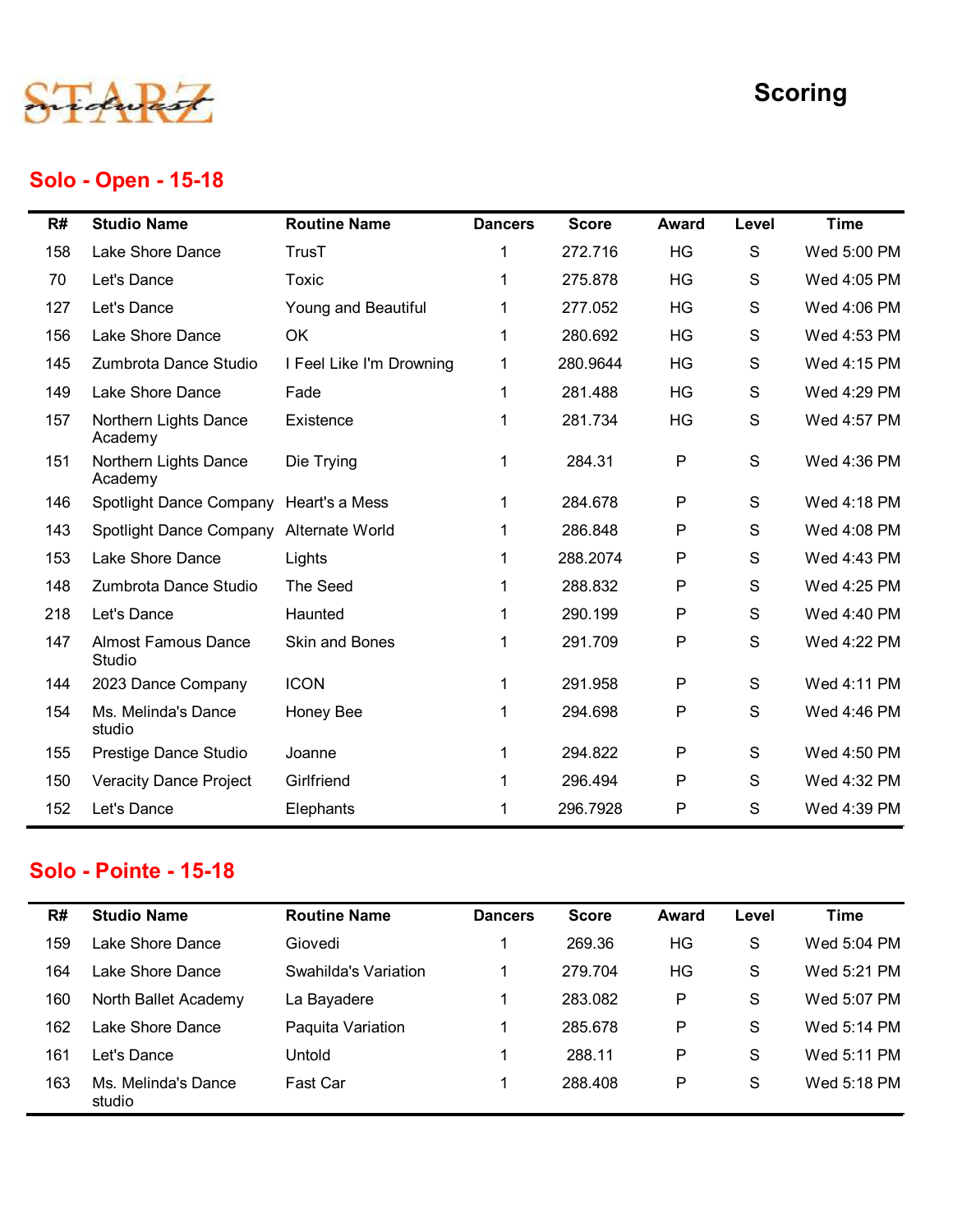

### Solo - Tap - 15-18

|      |                                  |                        |                |              |              |               | <b>Scoring</b> |
|------|----------------------------------|------------------------|----------------|--------------|--------------|---------------|----------------|
|      |                                  |                        |                |              |              |               |                |
|      | <b>Solo - Tap - 15-18</b>        |                        |                |              |              |               |                |
| R#   | <b>Studio Name</b>               | <b>Routine Name</b>    | <b>Dancers</b> | <b>Score</b> | <b>Award</b> | Level         | <b>Time</b>    |
| 166  | <b>Valley Dance District</b>     | <b>Kiss</b>            | -1             | 284.852      | P            | S             | Wed 5:28 PM    |
| 167  | Ms. Melinda's Dance<br>studio    | Sixteen                | 1              | 286.478      | P            | S             | Wed 5:32 PM    |
| 165  | The Dance Factory                | <b>Big Yellow Taxi</b> |                | 286.558      | P            | ${\mathsf S}$ | Wed 5:25 PM    |
| 168  | The Dance Factory                | Rondo Alla Turca       | 1              | 287.76       | P            | S             | Wed 5:35 PM    |
| 1816 | Sugar Ridge Dance                | Lo-Fi Taps             | 1              | 288.278      | P            | ${\mathsf S}$ | Wed 5:38 PM    |
|      | D/T - Contemporary - 15-18       |                        |                |              |              |               |                |
| R#   | <b>Studio Name</b>               | <b>Routine Name</b>    | <b>Dancers</b> | <b>Score</b> | <b>Award</b> | Level         | <b>Time</b>    |
| 170  | North Ballet Academy             | Music Box              | $\overline{2}$ | $\bf{0}$     |              | ${\mathsf S}$ | Sat 12:20 PM   |
| 171  | Zumbrota Dance Studio            | You Might Find Yours   | 3              | 280.908      | HG           | S             | Wed 6:56 PM    |
| 174  | Dance Dynamics LLC               | Aquatic                | $\overline{2}$ | 282.036      | P            | S             | Wed 7:06 PM    |
| 179  | Northern Lights Dance<br>Academy | Manufactured Love      | $\overline{2}$ | 282.54       | ${\sf P}$    | ${\mathsf S}$ | Wed 7:24 PM    |
| 181  | Lake Shore Dance                 | Polite company         | $\mathcal{P}$  | 282.934      | P            | S             | Wed 7:31 PM    |

### D/T - Contemporary - 15-18

| R#   | <b>Studio Name</b>                         | <b>Routine Name</b>      | <b>Dancers</b> | <b>Score</b> | <b>Award</b> | Level         | <b>Time</b>  |
|------|--------------------------------------------|--------------------------|----------------|--------------|--------------|---------------|--------------|
| 166  | <b>Valley Dance District</b>               | Kiss                     |                | 284.852      | P            | S             | Wed 5:28 PM  |
|      | Ms. Melinda's Dance                        | Sixteen                  |                | 286.478      | P            | S             | Wed 5:32 PM  |
| 167  | studio                                     |                          |                |              |              |               |              |
| 165  | The Dance Factory                          | <b>Big Yellow Taxi</b>   |                | 286.558      | P            | S             | Wed 5:25 PM  |
| 168  | The Dance Factory                          | Rondo Alla Turca         |                | 287.76       | P            | S             | Wed 5:35 PM  |
| 1816 | Sugar Ridge Dance                          | Lo-Fi Taps               |                | 288.278      | P            | S             | Wed 5:38 PM  |
|      | D/T - Contemporary - 15-18                 |                          |                |              |              |               |              |
| R#   | <b>Studio Name</b>                         | <b>Routine Name</b>      | <b>Dancers</b> | <b>Score</b> | Award        | Level         | <b>Time</b>  |
| 170  | North Ballet Academy                       | Music Box                | $\overline{c}$ | $\mathbf{0}$ |              | S             | Sat 12:20 PM |
| 171  | Zumbrota Dance Studio                      | You Might Find Yours     | 3              | 280.908      | HG           | S             | Wed 6:56 PM  |
| 174  | Dance Dynamics LLC                         | Aquatic                  | $\mathbf{2}$   | 282.036      | P            | S             | Wed 7:06 PM  |
| 179  | Northern Lights Dance<br>Academy           | Manufactured Love        | $\overline{2}$ | 282.54       | P            | S             | Wed 7:24 PM  |
| 181  | Lake Shore Dance                           | Polite company           | $\overline{2}$ | 282.934      | P            | S             | Wed 7:31 PM  |
| 175  | Spotlight Dance Company                    | Speculate                | 3              | 283.826      | P            | ${\mathsf S}$ | Wed 7:10 PM  |
| 180  | The Dance Factory                          | You There                | $\overline{2}$ | 283.94       | P            | S             | Wed 7:27 PM  |
| 172  | Spotlight Dance Company                    | Long Way Home            | 3              | 285.518      | P            | S             | Wed 6:59 PM  |
| 176  | The Dance Factory                          | Enemy                    | 2              | 285.816      | P            | S             | Wed 7:13 PM  |
| 173  | The Dance Factory                          | <b>Better Than Today</b> | 2              | 285.866      | P            | S             | Wed 7:03 PM  |
| 178  | Lake Shore Dance                           | It's Been A Year         | $\mathbf{2}$   | 287.222      | P            | S             | Wed 7:20 PM  |
| 169  | Spotlight Dance Company                    | Hometown                 | 3              | 289.458      | P            | S             | Wed 6:49 PM  |
|      | 177 Ms. Melinda's Dance<br>studio          | Change is Everything     | $\overline{2}$ | 289.798      | P            | S             | Wed 7:17 PM  |
|      | <b>D/T - Hip Hop - 15-18</b>               |                          |                |              |              |               |              |
| R#   | <b>Studio Name</b>                         | <b>Routine Name</b>      | <b>Dancers</b> | <b>Score</b> | <b>Award</b> | Level         | <b>Time</b>  |
| 184  | Infinity Dance Center LLC Never Get Enough |                          | $\overline{2}$ | 279.032      | HG           | S             | Wed 7:41 PM  |
| 185  | The Dance Factory                          | Sauce                    | $\overline{2}$ | 282.214      | P            | S             | Wed 7:45 PM  |
| 182  | Spotlight Dance Company She a Bad One      |                          | 2              | 282.3072     | Ρ            | S             | Wed 7:34 PM  |
|      |                                            |                          |                | 283.518      | P            | S             | Wed 7:38 PM  |

### D/T - Hip Hop - 15-18

| R#  | <b>Studio Name</b>                         | <b>Routine Name</b>     | <b>Dancers</b> | <b>Score</b> | Award | Level | Time        |
|-----|--------------------------------------------|-------------------------|----------------|--------------|-------|-------|-------------|
| 184 | Infinity Dance Center LLC Never Get Enough |                         |                | 279.032      | HG    | S     | Wed 7:41 PM |
| 185 | The Dance Factory                          | Sauce                   | 2              | 282.214      | P     | S     | Wed 7:45 PM |
| 182 | Spotlight Dance Company She a Bad One      |                         |                | 282.3072     | P     | S     | Wed 7:34 PM |
| 183 | Spotlight Dance Academy                    | <b>World Domination</b> |                | 283.518      | P     | S     | Wed 7:38 PM |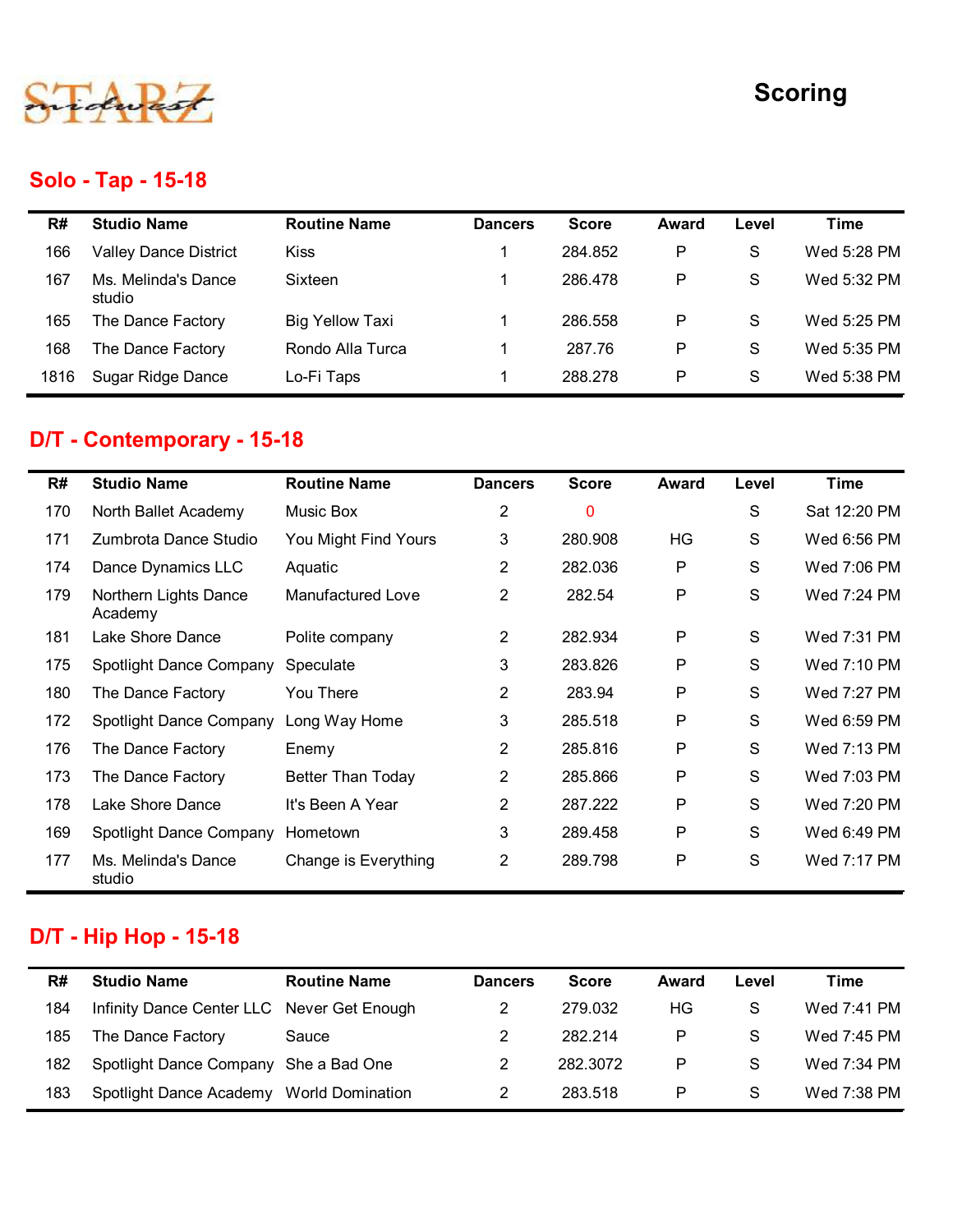

#### D/T - Jazz - 15-18

L.

|     |                                           |                             |                |                  |              |              | <b>Scoring</b> |
|-----|-------------------------------------------|-----------------------------|----------------|------------------|--------------|--------------|----------------|
|     | D/T - Jazz - 15-18                        |                             |                |                  |              |              |                |
| R#  | <b>Studio Name</b>                        | <b>Routine Name</b>         | <b>Dancers</b> | <b>Score</b>     | <b>Award</b> | Level        | <b>Time</b>    |
| 195 | Balleraena Dance Studio                   | <b>Stupid Cupid</b>         | $\overline{2}$ | <b>Scratched</b> |              | S            | Wed 8:20 PM    |
| 193 | Ms. Melinda's Dance<br>studio             | <b>Black Car</b>            | $\overline{2}$ | 274.864          | HG           | S            | Wed 8:13 PM    |
| 191 | Balleraena Dance Studio                   | <b>Stupid Cupid</b>         | $\overline{2}$ | 277.314          | <b>HG</b>    | $\mathsf{S}$ | Wed 8:06 PM    |
| 192 | Spotlight Dance Company Hip Hip Chin Chin |                             | 3              | 280.6586         | <b>HG</b>    | S            | Wed 8:09 PM    |
| 186 | Arena Dance Academy                       | Fever                       | 3              | 283.785          | P            | S            | Wed 7:48 PM    |
| 187 | Spotlight Dance Company He's A Dream      |                             | 3              | 284.432          | $\mathsf{P}$ | S            | Wed 7:52 PM    |
| 190 | Spotlight Dance Academy                   | Dirty Diana                 | 3              | 287.3            | P            | S            | Wed 8:02 PM    |
| 189 | <b>Almost Famous Dance</b><br>Studio      | Dangerous                   | $\overline{2}$ | 290.304          | $\mathsf{P}$ | $\mathsf{S}$ | Wed 7:59 PM    |
| 188 | 2023 Dance Company                        | Post That                   | 3              | 290.68           | P            | S            | Wed 7:55 PM    |
| 194 | Spotlight Dance Academy Got It            |                             | $\overline{2}$ | 291.736          | P            | S            | Wed 8:16 PM    |
|     | <b>D/T - Lyrical - 15-18</b>              |                             |                |                  |              |              |                |
| R#  | <b>Studio Name</b>                        | <b>Routine Name</b>         | <b>Dancers</b> | <b>Score</b>     | Award        | Level        | <b>Time</b>    |
| 204 | Zumbrota Dance Studio                     | You Mean the World to<br>Me | $\overline{c}$ | Scratched        |              | S            | Wed 8:51 PM    |
| 199 | dance endeavors                           | Fine Line                   | $\overline{a}$ | 278.157          | HG           | S            | Wed 8:34 PM    |
| 208 | Balleraena Dance Studio                   | Angel By the Wing           | $\overline{c}$ | 279.206          | HG           | S            | Wed 9:05 PM    |
| 196 | dance endeavors                           | Power Over Me               | $\overline{c}$ | 282.558          | P            | S            | Wed 8:23 PM    |
| 428 | Northwoods School of<br>Dance             | There You'll Be             | $\overline{2}$ | 283.15           | P            | S            | Wed 9:10 PM    |
| 207 | All That Dance Inc.                       | <b>Blank Page</b>           | $\mathcal{P}$  | 283.394          | P            | S.           | Wed 9:02 PM    |

### D/T - Lyrical - 15-18

| 186 | Arena Dance Academy                  | Fever                       | 3              | 283.785          | P            | S             | Wed 7:48 PM |
|-----|--------------------------------------|-----------------------------|----------------|------------------|--------------|---------------|-------------|
| 187 | Spotlight Dance Company              | He's A Dream                | 3              | 284.432          | P            | ${\mathsf S}$ | Wed 7:52 PM |
| 190 | Spotlight Dance Academy              | Dirty Diana                 | 3              | 287.3            | P            | S             | Wed 8:02 PM |
| 189 | <b>Almost Famous Dance</b><br>Studio | Dangerous                   | $\overline{2}$ | 290.304          | P            | $\mathsf S$   | Wed 7:59 PM |
| 188 | 2023 Dance Company                   | Post That                   | 3              | 290.68           | P            | S             | Wed 7:55 PM |
| 194 | Spotlight Dance Academy Got It       |                             | $\overline{2}$ | 291.736          | P            | S             | Wed 8:16 PM |
|     | <b>D/T - Lyrical - 15-18</b>         |                             |                |                  |              |               |             |
| R#  | <b>Studio Name</b>                   | <b>Routine Name</b>         | <b>Dancers</b> | <b>Score</b>     | <b>Award</b> | Level         | <b>Time</b> |
| 204 | Zumbrota Dance Studio                | You Mean the World to<br>Me | $\overline{2}$ | <b>Scratched</b> |              | S             | Wed 8:51 PM |
| 199 | dance endeavors                      | Fine Line                   | $\overline{2}$ | 278.157          | HG           | S             | Wed 8:34 PM |
| 208 | Balleraena Dance Studio              | Angel By the Wing           | $\overline{2}$ | 279.206          | HG           | S             | Wed 9:05 PM |
| 196 | dance endeavors                      | Power Over Me               | $\overline{2}$ | 282.558          | P            | S             | Wed 8:23 PM |
| 428 | Northwoods School of<br>Dance        | There You'll Be             | $\overline{2}$ | 283.15           | P            | S             | Wed 9:10 PM |
| 207 | All That Dance Inc                   | <b>Blank Page</b>           | $\overline{2}$ | 283.394          | P            | S             | Wed 9:02 PM |
| 200 | Arena Dance Academy                  | Songbird                    | 3              | 284.222          | P            | S             | Wed 8:37 PM |
| 201 | Zumbrota Dance Studio                | Play Dead                   | $\overline{2}$ | 284.69           | P            | S             | Wed 8:41 PM |
| 202 | Spotlight Dance Company              | To Die For                  | 3              | 284.944          | P            | S             | Wed 8:44 PM |
| 209 | Infinity Dance Center LLC Arms       |                             | $\overline{2}$ | 285.166          | P            | S             | Wed 9:09 PM |
| 198 | <b>Almost Famous Dance</b><br>Studio | Life Moves On               | $\overline{2}$ | 286.359          | P            | S             | Wed 8:30 PM |
| 197 | Spotlight Dance Company              | Dare                        | $\overline{2}$ | 286.47           | P            | S             | Wed 8:27 PM |
| 203 | <b>Almost Famous Dance</b><br>Studio | <b>Try</b>                  | $\overline{2}$ | 292.2494         | P            | S             | Wed 8:48 PM |
| 206 | Let's Dance                          | Lost Without You            | $\overline{2}$ | 293.2504         | P            | ${\mathsf S}$ | Wed 8:58 PM |
|     |                                      | If I Ever                   | $\overline{c}$ | 295.744          | P            | S             | Wed 8:55 PM |